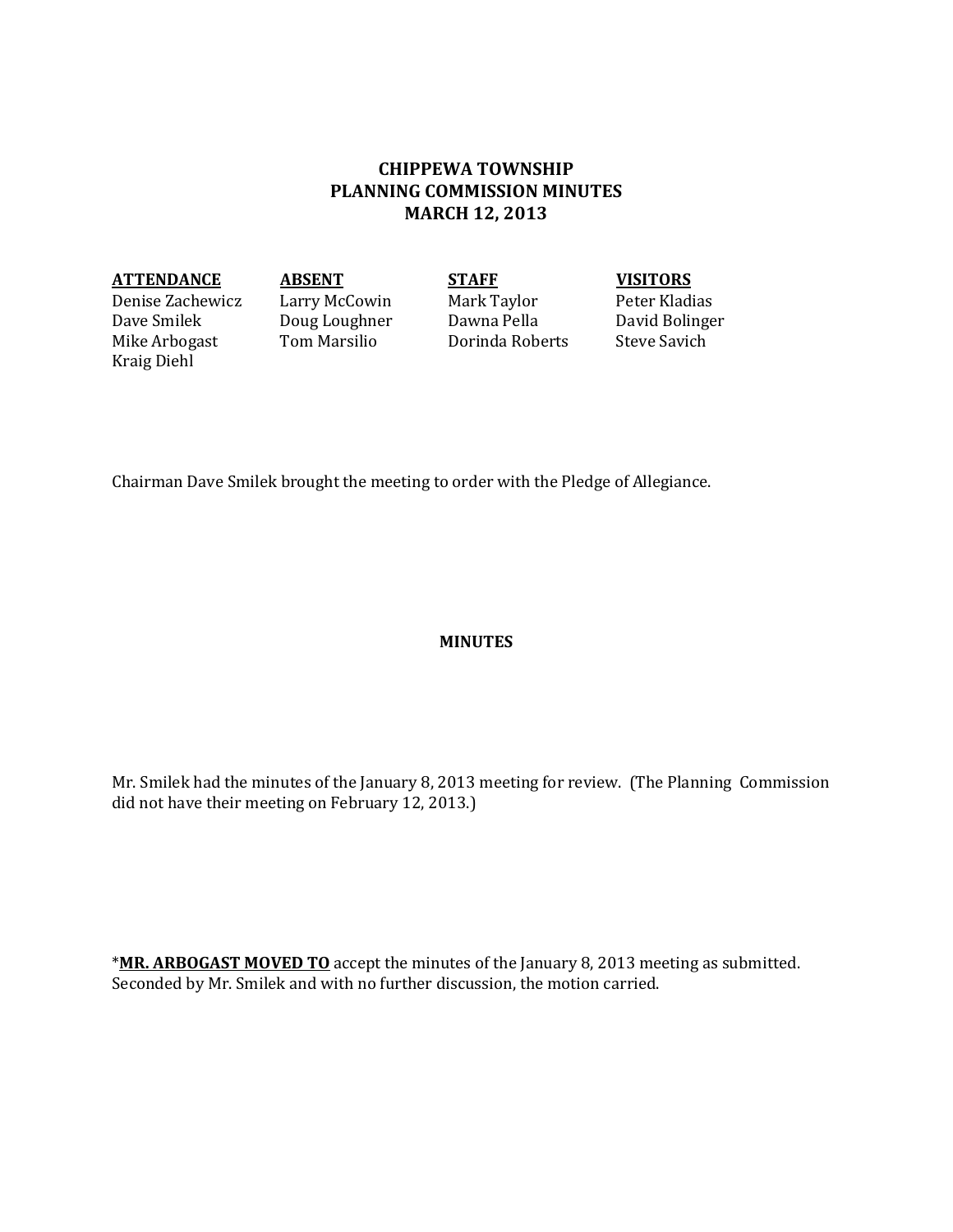# **CHIPPEWA TOWNSHIP PLANNING COMMISSION PAGE 2 MARCH 12, 2013**

## **ITEMS FOR DISCUSSION**

## **1. SANITARY AUTHORITY -**

Mr. Steven Savich with Michael Baker Engineering discussed the plans for the Sanitary Authority Building. Drainage and Utility plans for the building were reviewed. Michael Baker Engineering should have revised plans per Mr. Jim Collier's comments by Friday.

\***MS. DENISE ZACHEWICZ MOTIONED TO** recommend approval of plans contingent on the revisions per Mr. Collier's comments. Mr. Kraig Diehl seconded and with no further discussion, the motion carried.

#### **2. PROPOSED LAND DEVELOPMENT**

Mr. Peter Kladias and Mr. David Bolinger discussed the proposed 2 ½ acre development of 3 rental buildings with 4 units each and a private road off of 37<sup>th</sup> street extension by Grosier Tabernacle Church. Items discussed were bus and delivery truck path route, buffer yard, finish of building and proposed rental rates. Mr. Kladias would like to begin development around May.

## **NEW BUSINESS**

The Microtel plans have progressed. Mr. Taylor and Mr. Don Bolland met with PennDOT to discuss a future H.O.P. that would come straight through where Walmart is, for a proposed new development. Preliminary utilities and grading were discussed.